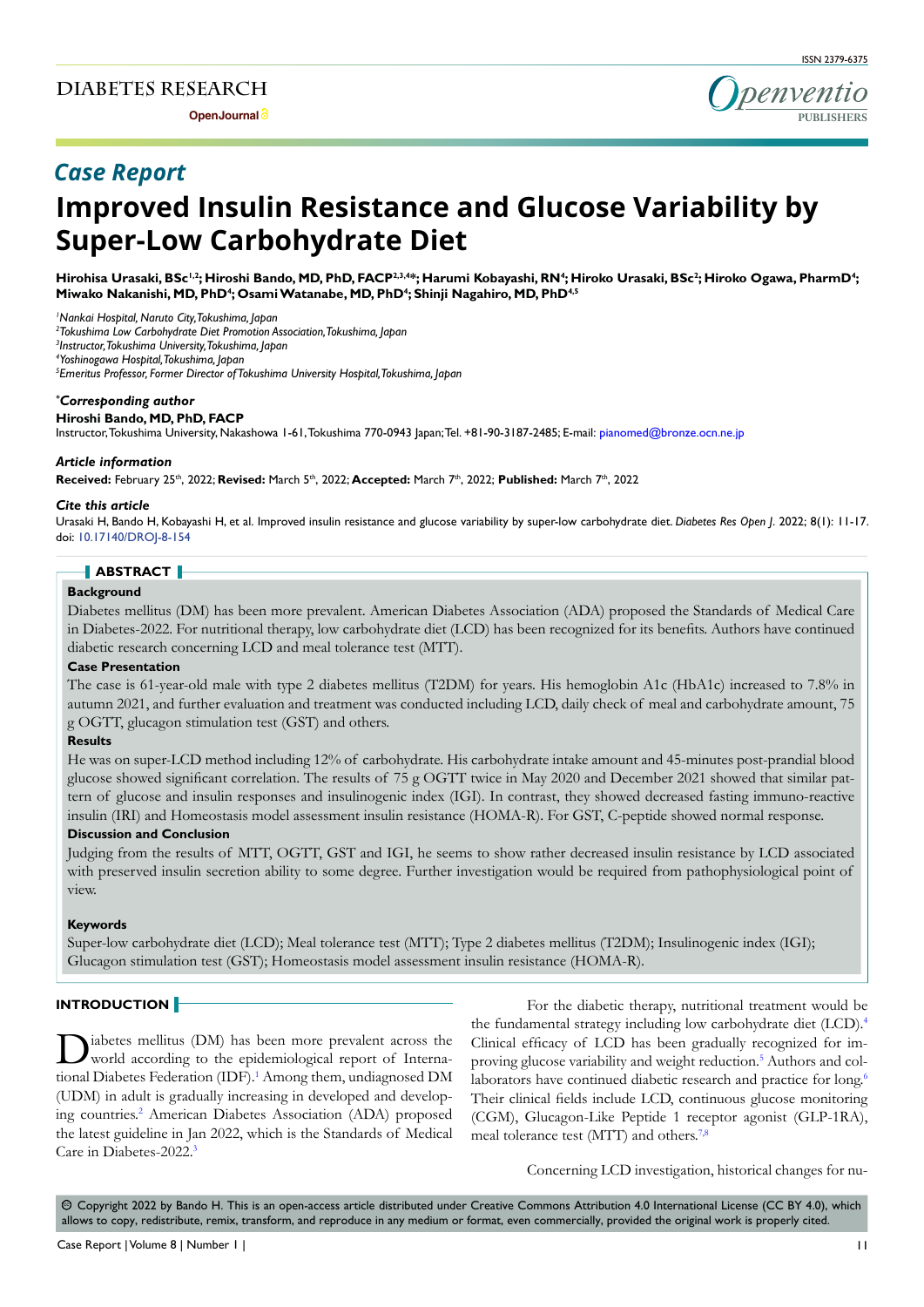tritional therapy were observed. Calorie restriction (CR) was the standard method for diabetic diet therapy in previous period. After that, LCD method was introduced to medical and health care field by Atkins et al.<sup>[9](#page-5-7)</sup> LCD was evaluated to be clinically effective by Dietary Intervention Randomized Controlled Trial (DIRECT) study[.10](#page-5-8) Successively, LCD was generally defined as related with several diet methods[.11](#page-5-9) On the other hand, authors et al. initiated LCD in Japan and developed LCD medically and socially through the activity of Japan LCD Promotion Association (JLCDPA).<sup>12</sup> Among our various activities, three representative methods of LCD were widely informed to general people. They are petite LCD, standard LCD and super LCD.<sup>[13](#page-5-11)</sup> These LCD nutritional options were applied to many obesity patients, and the results showed that 25% subjects achieved  $>10\%$  of weight reduction.<sup>[14](#page-5-12)</sup>

As to MTT, standardized liquid meal was ingested and assessed for β-cell function in diabetic patients.[15](#page-5-13) Similar to MTT, widely applied popular method includes oral glucose tolerance test (OGTT)[.16](#page-5-14) Authors have developed MTT research, and proposed the simple method using breakfast.<sup>17</sup> The standard meal is made from Japanese style standard breakfast including 70 g of carbohydrate.[18](#page-5-16) Applying this meal, the responses of blood glucose, insulin and C-peptide were investigated.<sup>19</sup>

By combination of the research of LCD and MTT, we have continued clinical diabetic studies. Among several patients with type 2 DM (T2DM), we have experienced a case of impressive characteristic aspects. In this case report, general outline of clinical course and treatment will be introduced.

# **CASE PRESENTATION**

# **Family and Past History**

The current case is 61-year-old man. Regarding his family history, there was unremarkable disease involved, such as diabetes mellitus, hypertension, coronary heart disease (CHD), cerebral vascular accident (CVA) or malignant disease.

For his previous medical history, he was born without any health problem. When he was born, his weight was 3500 g. It was much heavier than average baby weight. Her mother was not diabetic or did not have any medical problems during pregnancy. He did not have significant disease or impaired function until 54-yearsold.

# **Medical History and Status**

The current case is 61-year-old T2DM male patient who has diabetic history of 4-years. He has become gradually rather obese after 55 years old and then he was diagnosed for T2DM. Then he was advised to reduce the weight, and he tried to continue mild LCD for a few years. He received 75 g OGTT in May 2020, in which it showed delayed pattern of glucose and insulin. The HbA1c value maintained about 6.1-6.4% for a few years. During summer 2021, he felt general malaise and weight loss and then received medical check. Consequently, he was pointed out to have exacerbated T2DM and to start strict LCD at once. Consequently, he and his wife have started to evaluated carbohydrate amount of his daily

meal. Consequently, HbA1c and blood glucose decreased, associated with lower post-prandial blood glucose.

His physical status showed unremarkable findings, including consciousness, vital signs, lung, heart, abdomen and neurological examination. His stature, weight and body mass index (BMI) was 181 cm, 89 kg and 27.2 kg/m<sup>2</sup>, respectively. His laboratory examinations revealed that HDL-C 65 mg/dL, LDL-C 142 mg/dL, TG 100 mg/dL, GOT 22 U/L, GPT 28 U/L, r-GTP 25 U/L, BUN 17 mg/dL, Cr 0.8 mg/dL, UA 3.9 mg/dL, WBC 8600 /μL, RBC  $508 \times 10^6$  /μL, Hb 16.2 g/dL, Plt 21.1×10<sup>4</sup> /μL, CRP 0.02 mg/dL. Urinalysis showed pH 6.0, protein (-), glucose (+), urobilinogen (+/-), occult blood (-) and ketone body (+). Other tests showed negative for chest X-P and electrocardiogram (ECG). Pulse wave velocity (PWV) test showed normal range results, where ankle brachial index (ABI) was 1.08/1.09 and cardio-ankle vascular index (CAVI) 10.0/10.0 for right/left.

# **Clinical Course**

This case has applied strict LCD that has been known as super-LCD method. It means that carbohydrate ratio in calorie calculation would be 12%. He actually continued to decrease carbohy-drate as possible.<sup>[20](#page-5-18)</sup> Then, his daily profile of blood glucose became normalized and HbA1c values decreased from 7.8% to 6.3% for 3-months. He felt no remarkable complaints, symptoms, signs or abnormal biomedical exams during 4-months. During his clinical course, he received 75 g OGTT and continued taking daily meal data by digital camera associated with calculating carbohydrate amount and calorie included. Especially, 45-minutes post-prandial glucose of dinner was continued to check for months[.21](#page-6-0) Furthermore, the insulin response was investigated for endocrinological stimulus by glucagon test.

# **RESULTS**

During the period of LCD, several data such as carbohydrate amount and calorie were checked and analyzed (Table 1). Table 1 revealed Western and Japanese styles of dinner provided. Blood glucose value was measured as 45-minutes post-prandial point of each dinner. Further, relationship between carbohydrate amount and 45-minutes post-prandial blood glucose was investigated, which was analyzed in Figure 1. It shows significant relationship between them. The formula for the regression curve is shown, which was y=1.9084x+104.76, R<sup>2</sup>=0.5789, *p*<0.05.

Regarding the ability of insulin secretion, 75 g OGTT was conducted (Figure 2). Figure 2 includes totally four results of 75 g OGTT, in which Figures 2a and 2b are from the first author of current T2DM case in May 2020 and December 2021 (case 1), Figure 2c is from the second author without any diseases (case 2) and Figure 2d is from the third author with T2DM (case 3). Case 1 showed delayed response of glucose and immuno-reactive insulin (IRI) for T2DM. Case 2 showed normal response of glucose and IRI for normal subject. Case 3 showed hyperglycemia in which glucose increased to 240 mg/dL in 120-minutes. Related to 4 data of Figure 2, detail biomarkers of diabetes mellitus were summarized associated with detail background of case 1-3 in Table 2. Case 1 showed elevated fasting IRI, homeostasis model assessment insu-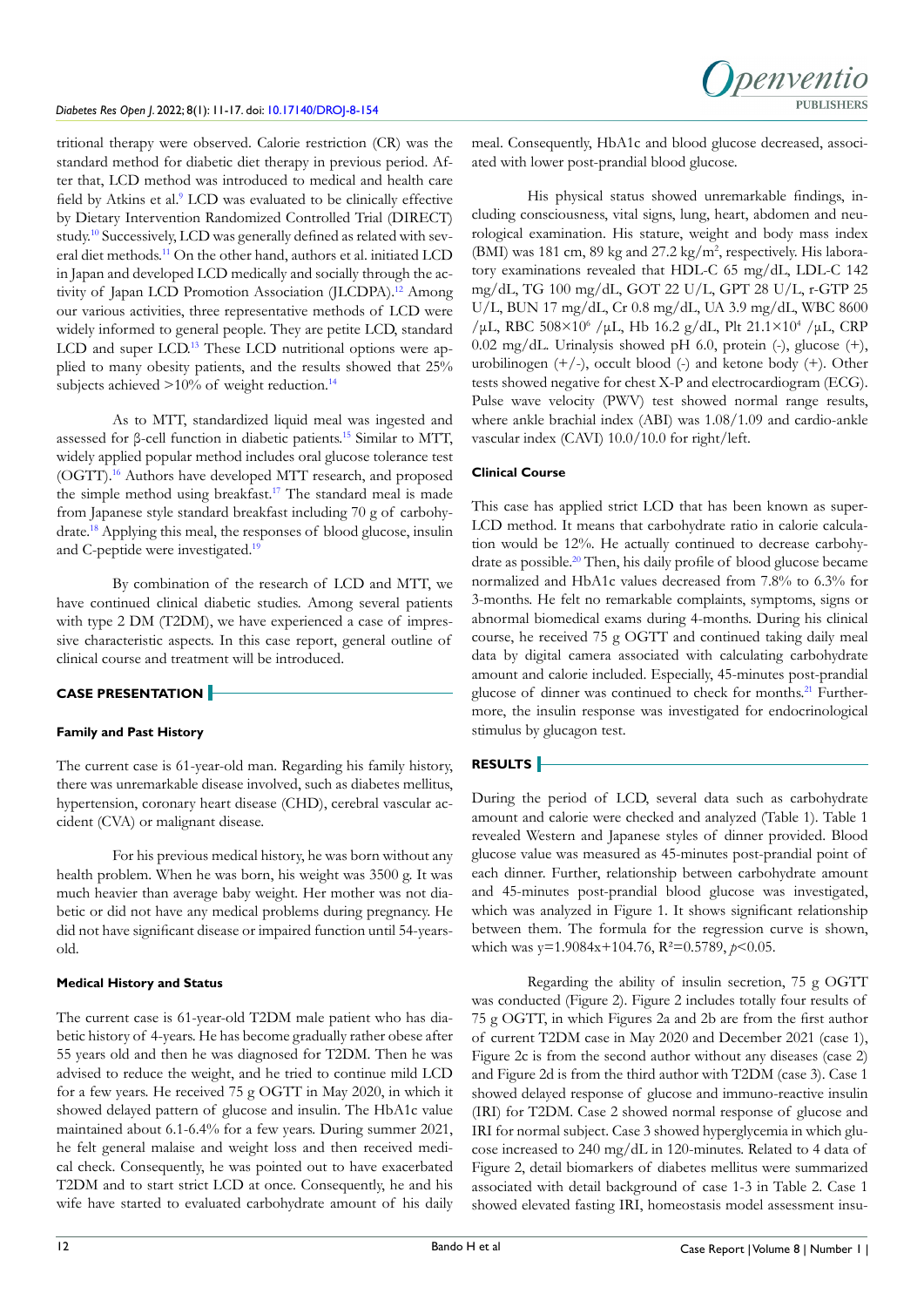

# *Diabetes Res Open J*. 2022; 8(1): 11-17. doi: [10.17140/DROJ-8-154](http://dx.doi.org/10.17140/DROJ-8-154)

| Table 1: Dinner Content with Carbohydrate Amount and Post-Prandial Blood Glucose<br><b>Each Carbo</b><br><b>Total Carbo</b><br><b>Total Calorie</b> |                            |        |        |        |  |  |  |  |  |
|-----------------------------------------------------------------------------------------------------------------------------------------------------|----------------------------|--------|--------|--------|--|--|--|--|--|
| <b>Dinner</b>                                                                                                                                       | Ingredient                 | (gram) | (gram) | (kcal) |  |  |  |  |  |
| A                                                                                                                                                   | Tempura                    | 21.2   |        |        |  |  |  |  |  |
|                                                                                                                                                     | Fish                       | 4.0    |        |        |  |  |  |  |  |
|                                                                                                                                                     | 19.0<br>White rice         |        | 48.2   | 656    |  |  |  |  |  |
|                                                                                                                                                     | Miso soup, etc.            | 4.0    |        |        |  |  |  |  |  |
| B                                                                                                                                                   | Fried chicken              | 28.0   |        | 652    |  |  |  |  |  |
|                                                                                                                                                     | Cauliflower                | 0.1    | 33.4   |        |  |  |  |  |  |
|                                                                                                                                                     | Vegetables<br>0.1          |        |        |        |  |  |  |  |  |
|                                                                                                                                                     | Miso soup, etc.            | 5.4    |        |        |  |  |  |  |  |
| $\mathsf{C}$                                                                                                                                        | Hot pot shabu-shabu<br>0.1 |        |        |        |  |  |  |  |  |
|                                                                                                                                                     | 0.3<br>Beef                |        | 10.8   | 445    |  |  |  |  |  |
|                                                                                                                                                     | Tofu<br>0.4                |        |        |        |  |  |  |  |  |
|                                                                                                                                                     | Vegetables                 | 10.0   |        |        |  |  |  |  |  |
| D                                                                                                                                                   | Chili pepper soup          | 7.9    |        |        |  |  |  |  |  |
|                                                                                                                                                     | 0.2<br>Pork                |        |        |        |  |  |  |  |  |
|                                                                                                                                                     | White radish               | 2.4    | 30.0   | 205    |  |  |  |  |  |
|                                                                                                                                                     | Vegetables                 | 19.5   |        |        |  |  |  |  |  |



| Case   | Age/<br>Sex | <b>Diagnosis</b>                                                                                                                                                                                                                                         | <b>Test date</b><br>(Mo/Year) | <b>FPG</b><br>(mg/dL) | IRI<br>$($ µIU/L $)$ | <b>HOMA-R</b> | <b>HOMA-13</b><br>$(\%)$ | IGI  | <b>Figure</b> |
|--------|-------------|----------------------------------------------------------------------------------------------------------------------------------------------------------------------------------------------------------------------------------------------------------|-------------------------------|-----------------------|----------------------|---------------|--------------------------|------|---------------|
| Case 1 | 61 M        | T <sub>2</sub> DM                                                                                                                                                                                                                                        | May 2020                      | 132                   | 11.6                 | 3.78          | 60.5                     | 0.04 | Figure 2a     |
| Case 1 | 61 M        | T <sub>2</sub> DM                                                                                                                                                                                                                                        | Dec 2021                      | 115                   | 5.5                  | 1.56          | 38.1                     | 0.03 | Figure 2b     |
| Case 2 | 65 M        | Normal                                                                                                                                                                                                                                                   | Jan 2022                      | 83                    | 2.7                  | 0.55          | 48.6                     | 1.76 | Figure 2c     |
| Case 3 | 56 F        | T <sub>2</sub> DM                                                                                                                                                                                                                                        | Feb 2022                      | 119                   | 3.7                  | 1.09          | 23.8                     | 0.12 | Figure 2d     |
|        |             | Case I is the first author who works in the administration section of the hospital.<br>Case 2 is the second author who specializes diabetes mellitus as a physician.<br>Case 3 is the third author who has worked in the out clinic as a hospital nurse. |                               |                       |                      |               |                          |      |               |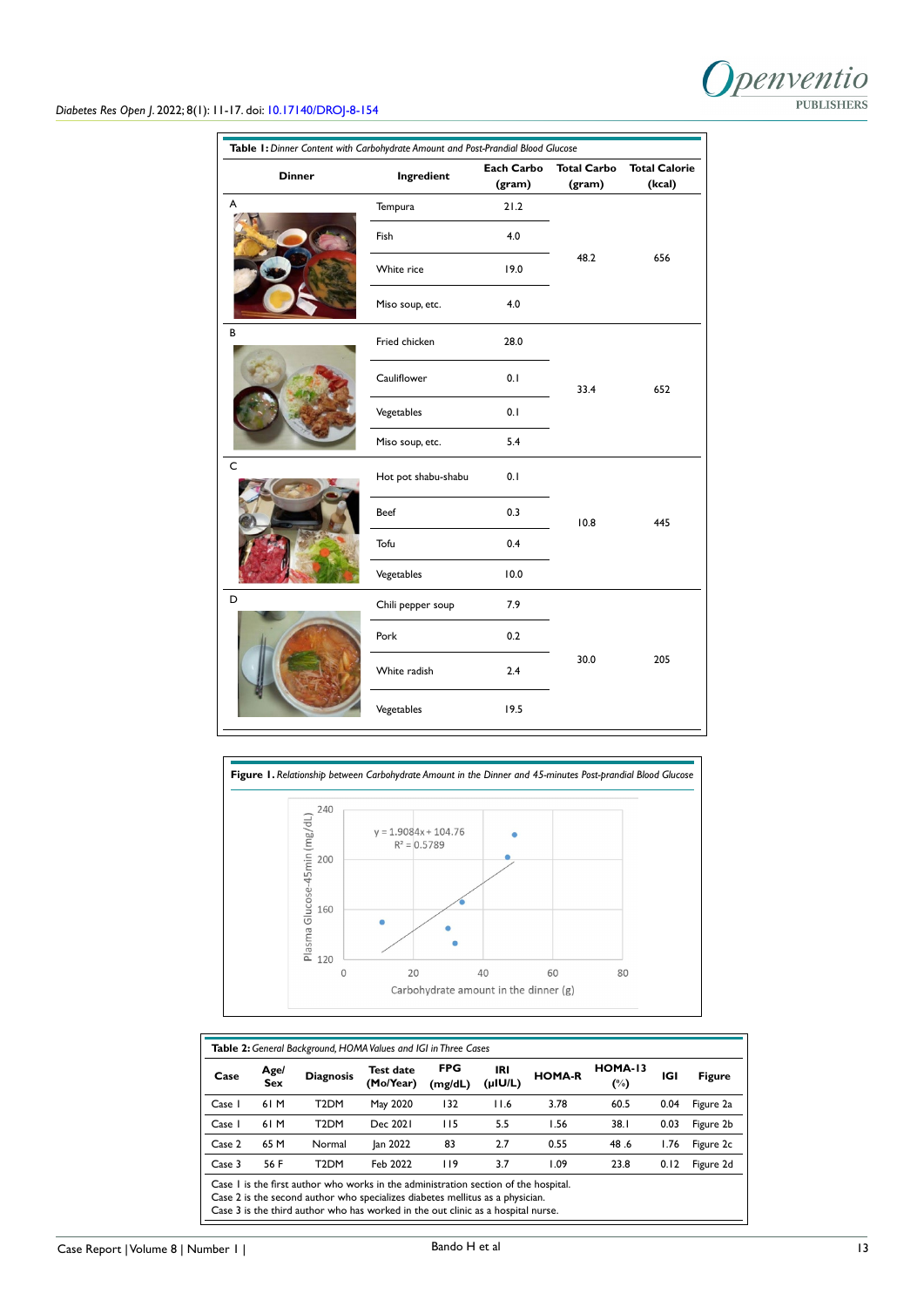







lin resistance (HOMA-R) in May 2020 and almost normal range of IRI and HOMA-R in December 2021. His insulinogenic index (IGI) values remained low during the period. Case 2 is 65-yearold physician and showed normal range of all biomarkers. Case 3 is 56-year-old nurse and showed normal range of HOMA-R and Homeostatic model assessment of β-cell function (HOMA-β), and decreased IGI. For detection of insulin secretion, glucagon stimulation test (GST) was conducted. As a result, c-peptide value increased from 2.0 ng/mL to 4.7 ng/mL during 6-minutes (Figure 3).

## **DISCUSSION AND CONCLUSION**

The current case has T2DM, and HbA1c value has been elevated for years. Regarding the pathophysiological aspect, both of insulin resistance and insulin deficiency has been present to some degree from his history and biomedical examination results. BMI is currently 27.2 kg/m<sup>2</sup>, but once it weighed 100 kg with 30.5 kg/m<sup>2</sup> of BMI. In this case report, detail investigation for several aspects is conducted, which are summarized in tables and figures. Discussion and perspectives would be described in this order.

In this case, super low carbohydrate diet (super-LCD) was applied and continued[.13](#page-5-11) It includes 12% of carbohydrate in calorie ratio, associated with normalized HbA1c and glycemic fluctuation. Along with super-LCD, he successfully continued meal diary every day and blood glucose profile perfectly (Table 1). We have continued to research and clinically apply LCDs for long. Among them, the clinical effect of LCD was found in many patients, and the cases of remarkable weight loss were also observed.<sup>[20](#page-5-18)</sup> There are actually three methods for LCDs, which are petite-LCD, standard-LCD and super-LCD. The carbohydrate content in calorie ratio is  $12\%$ ,  $26\%$  and  $40\%$ , respectively.<sup>13</sup> From recent reports on LCD, various beneficial effects have been observed.<sup>[22](#page-6-1)</sup>

For evaluating clinical LCD trials, carbohydrate ratio in the meal has been on discussion.<sup>17</sup> A standard classification shows that high-carbohydrate diet (>45%), moderate carbohydrate diet (26-45%), LCD (10-25%), and very low-carbohydrate ketogenic diet (VLCKD) (<10%).<sup>18,19</sup> As carbohydrate ratio is lower, glucose-lowering efficacy is larger for T2DM.<sup>[20](#page-5-18)</sup> However, it has been not clear whether more carbohydrate restriction can bring the cardiovascular risk reduction or not.<sup>19</sup>

Meal tolerance test (MTT) was performed in advance to examine post-prandial blood glucose 30-minutes, 45-minutes, and 60-minutes for the case. As a result, 45-minutes post-prandial glucose was the highest. $21$  Then, post-prandial timing was de-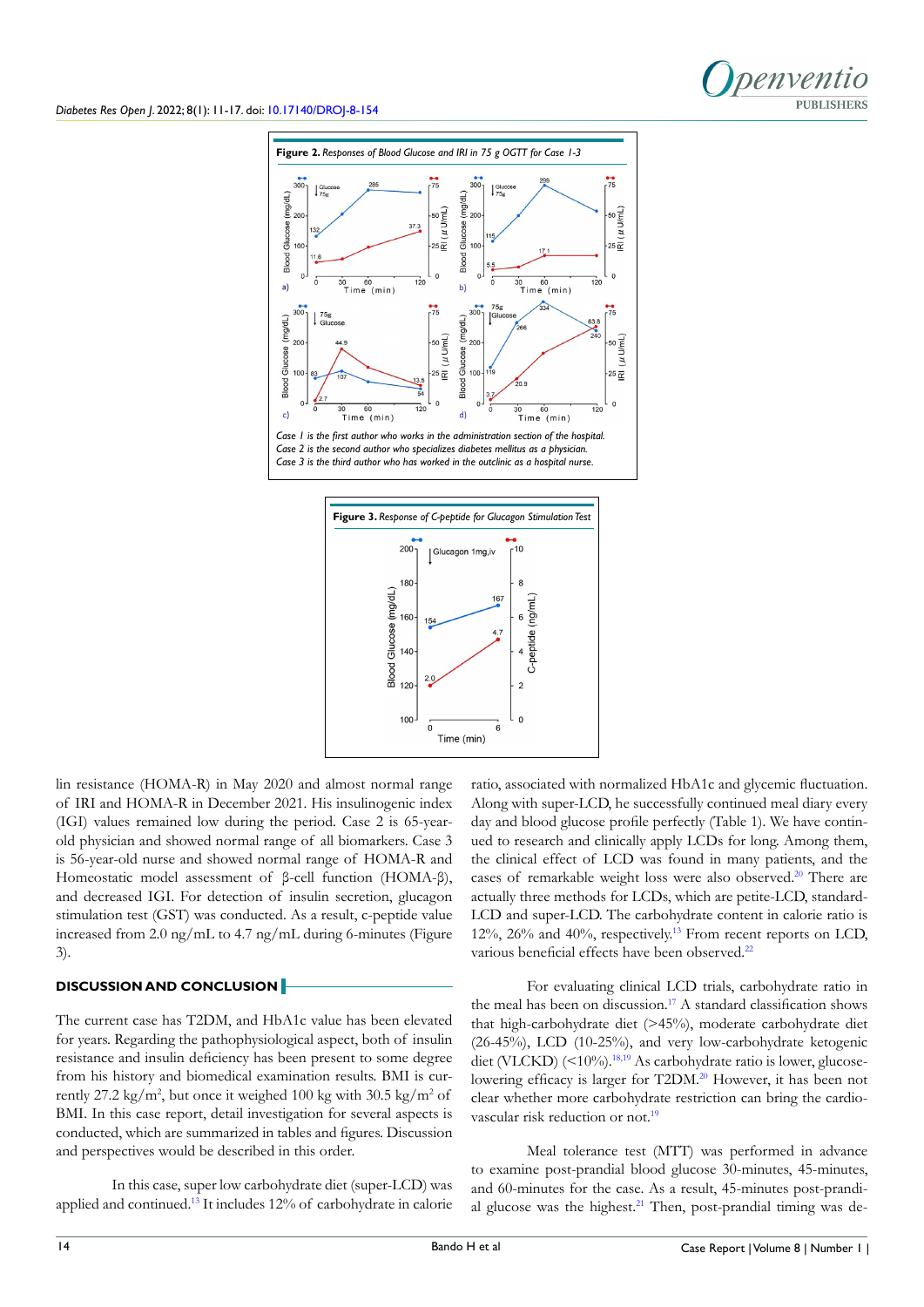

cided 45-minutes for this case. Significant correlation was found between carbohydrate amount and 45-minutes post-prandial glucose in the dinner (Figure 1). We can calculate using the regression curve. When 20 g of carbohydrate is input, glucose value becomes 142 mg/dL, and when 50 g is input, it becomes 199 mg/dL. The measurement seems to be more or less consistent with actual carbohydrate intake and post-prandial glucose in T2DM patients.<sup>18</sup> MTT and OGTT are often compared for simple and convenient in the clinical practice.<sup>23</sup> Both are suitable methods to evaluate physiological β-cell ability for long-term.[24](#page-6-3) Comparative investigation revealed that MTT showed stronger response of β-cell than  $OGTT<sub>1</sub><sup>24</sup>$  and represented reproducible and reliable way of analyzing biomarkers of β-cell function.[25](#page-6-4)

OGTT exams were checked twice, which were compared between in May 2020 and December 2021 (Figure 2). His weight was 95 kg *vs* 88 kg and his fasting IRI was 11.6 μIU/mL *vs* 5.5 μIU/mL. From these data, the degree of insulin resistance may be reduced. The pattern of glycemic and IRI for 75 g OGTT seems to be similar, and unremarkable change in insulin secretory reserve was observed. As a comparative control, case 2 showed rather low glucose on 120-minutes. Case 2 is healthy physician and usually on standard LCD, which may be involved in lower glucose on 120-min after 75 g OGTT. Case 3 has T2DM for more than 15-years, and is currently on petite LCD for better glucose variability. It showed delayed insulin response and blood glucose increased from 119 mg/dL to 334 mg/dL (215 mg/dL increase). From pathophysiological point of view, T2DM patient is reported to show 3 mg/ dL of glucose increase per 1 g intake of carbohydrate. When calculating as 75 g $\times$ 3=225, this result seems to be similar to actual data[.21](#page-6-0) OGTT has been widely used for investigating glucose tolerance and insulin secretion in clinical practice[.26](#page-6-5) Estimation of β cell function by OGTT shows more physiological responses of glucose and insulin than those of frequently sampled intravenous glucose tolerance tests (FSIVGTT) and hyperglycemic clamp.<sup>[27](#page-6-6)</sup>

HOMA-R, HOMA-β and IGI in case 1 suggested that insulin resistance was slightly reduced for 19-months, but insulin secretory capacity was similar (Table 2). Regarding the pathogenesis of all types of DM, increased insulin resistance and reduced insulin secretion would play a major role[.26](#page-6-5) It is rather difficult to obtain complete pathophysiology of diabetic metabolism because glucose and insulin have been influenced through various complex process. However, some metabolic indices are appropriate for investigate clinical diabetic situation, which are HOMA-R, HOMA-β and IGI. Regarding these biomarkers, the standard values widely used so far are HOMA-R<2.5, HOMA-β>30%, and IGI>0.4-0.5.

The standard range of HOMA-R cannot be clearly defined, where 2.5 has been often used in usual situation. The cutoff point of HOMA-R was studied in reference to the definition of IDF and Adult Treatment Panel III (ATPIII) criteria.<sup>28</sup> The method included the analysis of area under the curve (AUC). As a result, the optimal cut-off of HOMA-R was 1.775 for diagnosis of Metabolic syndrome (MetS) in non-DM patients, 4.325 and 3.875 for diagnosis of DM in MetS patients for IDF and ATPIII, respectively. Consequently, MetS or diabetes can be diagnosed from various patients with or without diabetes in applying this optimal

method. HOMA-β has been one of the useful static assessments of β-cell function.<sup>[29](#page-6-8)</sup> It is simple and widely applied in epidemiologic investigation. However, it has some limitation because only one point of glucose and insulin cannot represent complex situation of glucose-insulin feedback axis.[30](#page-6-9)

Regarding IGI, lower results were found in case 1 and 4, and normal in case 2 (Table 2). Case 1 has weight reduction compared to 19 months ago, leading to decreased fasting IRI and HOMA-R. However, the capacity of insulin secretion did not change. IGI has been widely used to quantify the response of β-cell for the changes in blood glucose. It is calculated for delta-IRI (0-30min) (µIU/mL)/delta-glucose (0-30-minutes) (mg/dL).[24](#page-6-3) It is also applied in the case of MTT trials[.31](#page-6-10) Compared IGI for GTT and MTT has been studied.<sup>32</sup> Authors have studied insulin and C-peptide immunoreactivity (CPR) responses for MTT and presented clinical efficacy of MTT.[19,](#page-5-17)[21](#page-6-0) From several reports, β-cell function seems to be higher during MTT than OGTT, suggesting that several function parameters would be influenced by some composition in the meal.<sup>[24](#page-6-3)</sup>

Glucagon stimulation test (GST) has been applied for the investigation of insulin-secreting ability from β-cell in the pancreas. Formerly, the purpose was evaluation of residual β-cell function,<sup>[33](#page-6-12)</sup> in which subjects were 17 insulin-dependent diabetes mellitus (IDDM) patients. C-peptide elevation was measured after meal (*p*<0.01) and after intravenous glucagon (*p*<0.001). Both responses showed correlation ( $p$ <0.005), suggesting possible prediction of glucagon test for the responsive ability of β-cells during usual daily life. In the current case, GST revealed that pancreatic β-cell function was preserved (Figure 3). Based on his data for clinical course, 75 g OGTT, HOMA-R, HOMA-β, IGI and glucagon tests were comprehensively analyzed totally. LCD continuation had successfully brought weight reduction, decreased HbA1c, moderately reduced insulin resistance. Furthermore, it seems to maintain secretory capacity against strong endocrinological stimulation. On the other hand, OGTT seems to be rather weaker stimulation compared to GST. IGI values by 75 g OGTT did not improve.

There are some limitations for this report as follows: i) super LCD was continued, but any food has carbohydrate to some degree for elevating blood glucose, ii) correlation between carbohydrate amount and post-prandial glucose was found, but the study of MMT cannot predict complete suggested glucose values due to ingestion the meal per OS, iii) OGTT twice showed delayed IRI responses, which may suppose persisting impaired insulin secretion and increased insulin resistance, iv) current glucose-insulin situation will be possible changed due to clinical course in the future, then detail follow-up the glucose variability would be required.

In summary, this case report described a male patient with T2DM and gave some discussion from several points of view. He successfully continued daily check of meal with carbohydrate amount and post-prandial blood glucose. Diabetic biomarkers including 75 g OGTT, HOMA-R, HOMA-β, IGI and GST were analyzed for evaluating current pathophysiology. Current information will become hopefully some reference for diabetic practice and research in the future.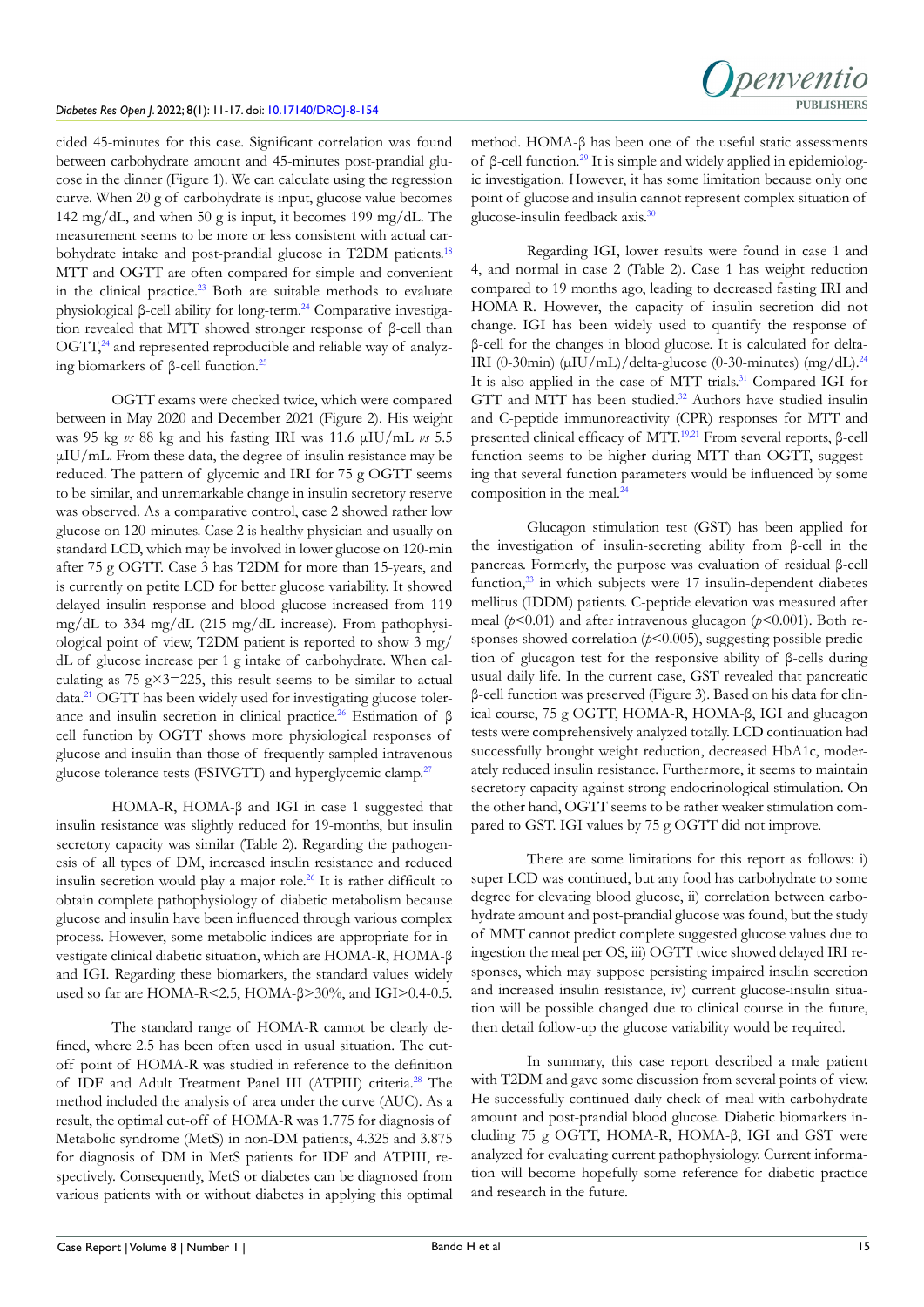

## **ETHICAL CONSIDERATIONS**

Current investigation was conducted along the Declaration of Helsinki, that was previously revised in 2013 for the WMA Fortaleza General Assembly. In addition, several commentaries were added by the ethical guidelines for medical research. They are notified by the Ministry of Education, Culture, Sports, Science and Technology (MEXT), Japan and Ministry of Health, Labour and Welfare (MHLW), Japan. This study in detail was explained to the patient. Authors have obtained the written document agreements from the patient. Current study was discussed in the professional ethical committee. The committee involves several professionals including president, director, doctors, nurses, pharmacists, dieticians, and a professional legal specialty.

## **FUNDING**

There was no funding received for this paper.

# **CONFLICTS OF INTEREST**

The authors declare that they have no conflicts of interest.

# **REFERENCES**

<span id="page-5-0"></span>1. Aschner P, Karuranga S, James S, et al. The international diabetes federation's guide for diabetes epidemiological studies. *Diabetes Res Clin Pract*. 2021; 172: 108630. doi: [10.1016/j.di](http://doi.org/10.1016/j.diabres.2020.108630)[abres.2020.108630](http://doi.org/10.1016/j.diabres.2020.108630)

<span id="page-5-1"></span>2. Ogurtsova K, Guariguata L, Barengo NC, et al. IDF diabetes Atlas: Global estimates of undiagnosed diabetes in adults for 2021. *Diabetes Res Clin Pract*. 2022; 183: 109118. doi: [10.1016/j.](http://doi.org/10.1016/j.diabres.2021.109118) [diabres.2021.109118](http://doi.org/10.1016/j.diabres.2021.109118)

<span id="page-5-2"></span>3. American Diabetes Association. Introduction: Standards of medical care in diabetes—2022. *Diabetes Care.* 2022; 45(Suppl. 1): S1-S2. doi: [10.2337/dc22-SINT](http://doi.org/10.2337/dc22-SINT)

<span id="page-5-3"></span>4. Gram-Kampmann EM, Hansen CD, Hugger MB, et al. Effects of a 6-month, low-carbohydrate diet on glycaemic control, body composition, and cardiovascular risk factors in patients with type 2 diabetes: An open-label randomized controlled trial. *Diabetes Obes Metab*. 2022. doi: [10.1111/dom.14633](http://doi.org/10.1111/dom.14633)

<span id="page-5-4"></span>5. ADA Professional Practice Committee. 5. Facilitating behavior change and well-being to improve health outcomes: Standards of Medical Care in Diabetes-2022. *Diabetes Care.* 2022; 45 (Suppl. 1): S60-S82. doi: [10.2337/dc22-S005](http://doi.org/10.2337/dc22-S005)

<span id="page-5-5"></span>6. Bando H, Iwatsuki N, Ogawa T, Sakamoto K. Investigation for daily profile of blood glucose by the administration of canagliflozin and xultophy (Ideglira). *Int J Endocrinol Diabetes.* 2022; 5(1): 129. doi: [10.36266/IJED/129](http://doi.org/10.36266/IJED/129)

<span id="page-5-6"></span>7. Iwatsuki N, Bando H, Okada M. Pharmacological characteristic of imeglimin (Twymeeg) for dual mechanism to insulin secretion and resistance. *SunText Rev Pharm Sci.* 2022; 3(1): 113. doi: [10.51737/2766-5232.2022.013](http://doi.org/10.51737/2766-5232.2022.013)

8. Hayashi K. Useful xultophy for older diabetic with various problems. *SunText Rev Med Clin Res.* 2021; 2(2): 126. doi: [10.51737/2766-4813.2021.027](http://doi.org/10.51737/2766-4813.2021.027)

<span id="page-5-7"></span>9. Atkins RC. *Dr. Atkins' New Diet Revolution: The No-hunger, Luxurious Weight Loss Plan That Really Works! Harper*. London, UK: Ebury Digital; 2009.

<span id="page-5-8"></span>10. Shai I, Schwarzfuchs D, Henkin Y, et al. Weight loss with a low-carbohydrate, Mediterranean, or low-fat diet. *N Engl J Med*. 2008; 359(3): 229-241. doi: [10.1056/NEJMoa0708681](http://doi.org/10.1056/NEJMoa0708681)

<span id="page-5-9"></span>11. Feinman RD, Pogozelski WK, Astrup A, et al. Dietary carbohydrate restriction as the first approach in diabetes management: critical review and evidence base. *Nutrition*. 2015; 31(1): 1-13. doi: [10.1016/j.nut.2014.06.011](http://doi.org/10.1016/j.nut.2014.06.011)

<span id="page-5-10"></span>12. Ebe K, Ebe Y, Yokota S, et al. Low carbohydrate diet (LCD) treated for three cases as diabetic diet therapy. *Kyoto Medical Association Journal.* 2004; 51: 125-129.

<span id="page-5-11"></span>13. Bando H. Useful tips for actual low carbohydrate diet (LCD) with super-, standard- and petite-LCD methods. *EC Nutrition.* 2020; 15(5): 01-04.

<span id="page-5-12"></span>14. Nakamura T, Kawashima T, Dobashi M, Narita A, Bando H. Effective nutritional guidance for obesity by low carbohydrate diet (LCD). *Asp Biomed Clin Case Rep.* 2019; 2(s1): 16-21. doi: [10.36502/2019/ASJBCCR.6141](http://doi.org/10.36502/2019/ASJBCCR.6141)

<span id="page-5-13"></span>15. Besser REJ, Shields BM, Casas R, Hattersley AT, Ludvigsson J. Lessons from the mixed-meal tolerance test: Use of 90-minute and fasting C-peptide in pediatric diabetes. *Diabetes Care*. 2013; 36: 195-201. doi: 10.2337/dc12-0836

<span id="page-5-14"></span>16. Kössler T, Bobrov P, Strassburger K, et al. Impact of mixed meal tolerance test composition on measures of beta-cell function in type 2 diabetes. *Nutr Metab (Lond).* 2021; 18: 47. doi: [10.1186/](http://doi.org/10.1186/s12986-021-00556-1) [s12986-021-00556-1](http://doi.org/10.1186/s12986-021-00556-1)

<span id="page-5-15"></span>17. Bando H, Ebe K, Muneta T, Bando M, Yonei Y. Proposal for insulinogenic index (IGI)-Carbo70 as experimental evaluation for diabetes. *J Clin Exp Endocrinol.* 2017; 1: 102.

<span id="page-5-16"></span>18. Ebe K, Bando H, Muneta T, Bando M, Yonei Y. Investigation of C-peptide Index for Carbo70 by the severity of diabetic state. *Clin Med Case Rep.* 2018; 2: 113.

<span id="page-5-17"></span>19. Hashimoto M, Ebe K, Bando H, Bando M, Muneta T. Response of insulin secretion to small amount of meal on low carbohydrate diet (LCD). *Biomed Sci J*. 2020; 1: 03. doi: [10.52588/](http://doi.org/10.52588/biomedscij.1.03) [biomedscij.1.03](http://doi.org/10.52588/biomedscij.1.03)

<span id="page-5-18"></span>20. Kanazawa S, Kato Y, Bando H, et al. Significant weight reduc-